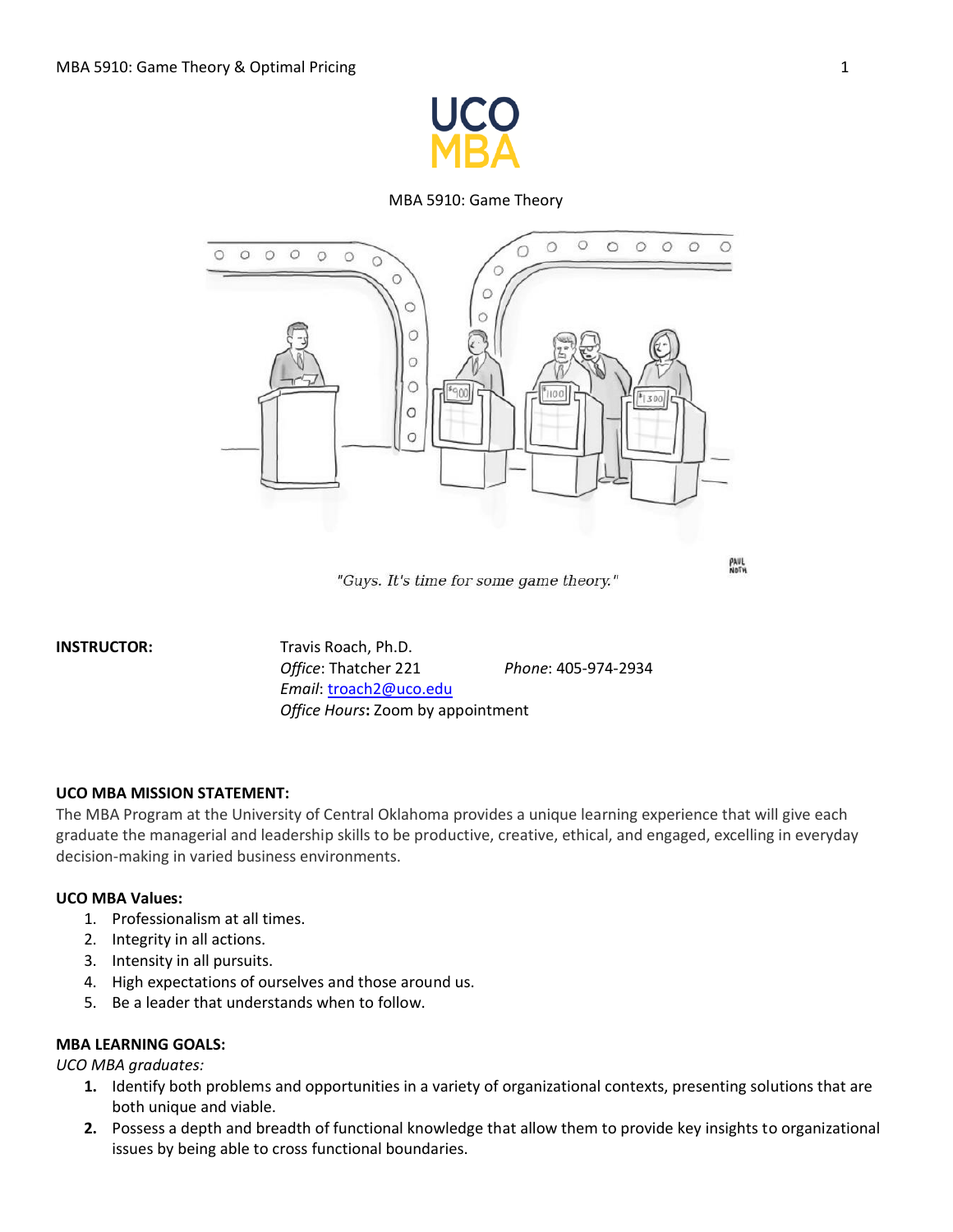

- **3.** Display behavioral competencies necessary for success as a 21<sup>st</sup> century manager.
- **4.** Are capable team members who can adapt to leading or following, as the situation requires.
- **5.** Are effective communicators, both oral and written, who understand both the audience and the message before crafting the appropriate response.

### **COURSE DESCRIPTION:**

The intent of this course is to prepare business leaders to make optimal decisions that are guided by economic theory in a wide variety of situations and market structures. Insight and creativity are integral characteristics of an effective manager which can be cultivated with the study of economics in general, and game theory in particular. This course will further these skills by considering a multitude of real-world problems and case studies as well as hands on project-based learning.

## **TRANSFORMATIVE LEARNING STATEMENT:**

The University is committed to providing students transformative learning experiences in six core areas: discipline knowledge; leadership; research, creative and scholarly activities; service learning and civic engagement; global and cultural competencies; and health and wellness. This class supports these goals by:

- 1. Developing students' basic knowledge of game-theoretic decision making (Discipline Knowledge)
- 2. Developing analytical and quantitative techniques necessary to be a quantitatively literate, strategic manager (RCSA, Discipline Knowledge)
- 3. Discuss the role of the manager and business leader, from an economic point of view, in nurturing a work environment that empowers globally-minded civic leaders that are cognizant of the larger impact of their firm's practices on employee, customer, and societal health and sustainability (all)

#### **REQUIRED BOOKS/MATERIALS:**

• Games, Strategies, and Managers; John McMillan

## **COURSE LEVEL LEARNING OUTCOMES:**

*By the end of the course the successful student will:*

- Effectively use the tools of game theory in a variety of business situations including inter-personal decisions and competitive firm behavior
- Multistage decision making and optimization
- Optimal pricing strategies and timing by market structure

#### **WRITING GUIDELINES:**

All MBA courses follow the College of Business Writing Guidelines (see Appendix A).

#### **COMMON RUBRICS:**

MBA courses draw from a common pool of writing and presentation rubrics (see Appendix A).

#### **MBA Policy on Attendance:**

All students are expected to attend each and every class period. However, each instructor develops their own specific attendance policy.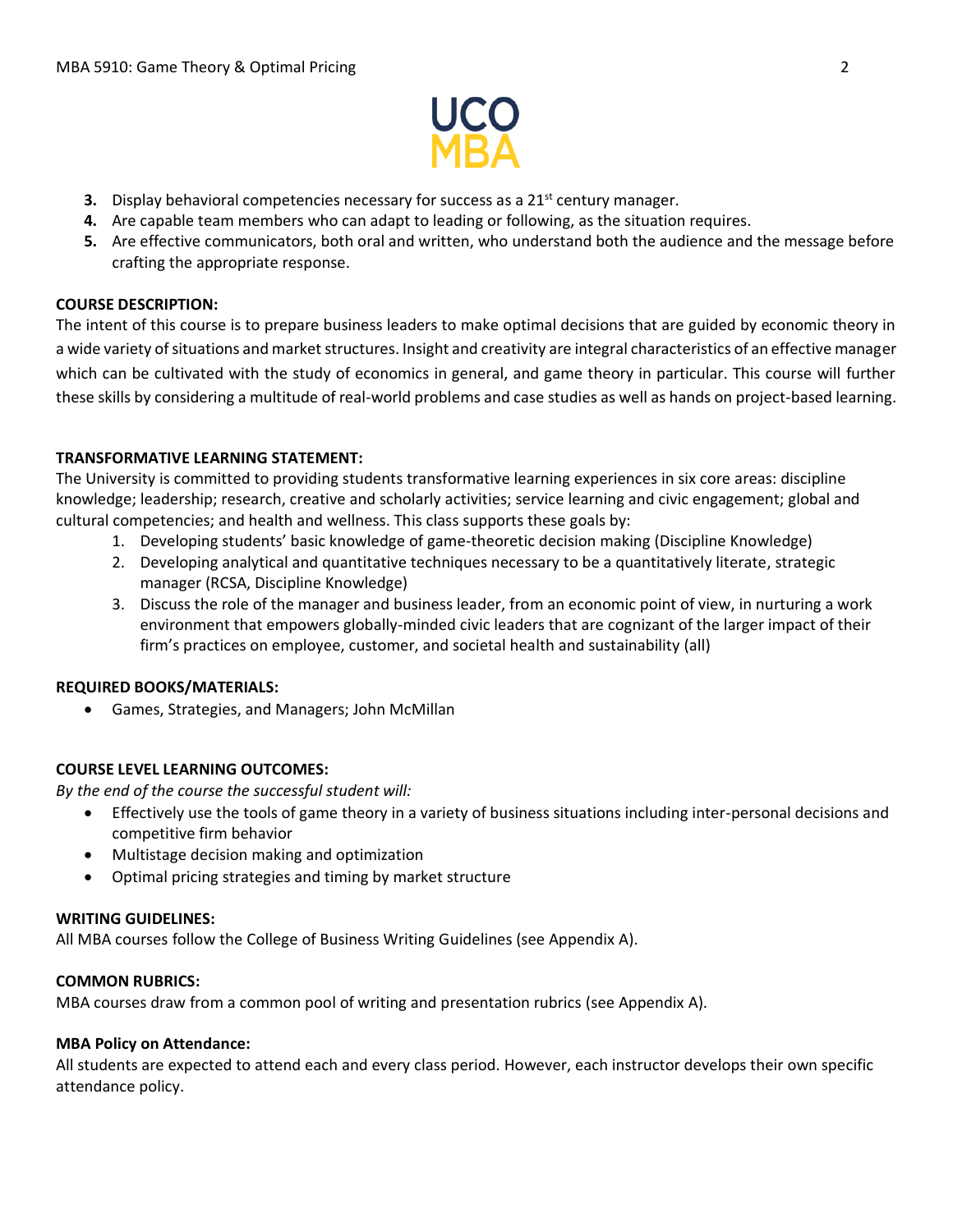

### **MBA Policy on Professional Dress:**

Any in class presentation which is planned in advance requires professional dress from all individual and/or team members presenting. If the instructor does not explicitly state a dress requirement, the MBA Policy here defaults to:

- Business Professional:
	- $\circ$  For men: 1) matching suit or 2) dress pants and dress suit, with matching sport coat and tie.
	- $\circ$  For women: 1) skirt, blouse and/or dress shirt or 2) professional pantsuit with dress shirt or blouse

## **MBA Policy on Electronic Mail Communications:**

As professionalism is one of the core values of the UCO MBA, we have a policy relating to reading and returning emails. Specifically, any email communication received by students or faculty in the MBA program that is deemed unprofessional may be returned to the sender by the recipient, and marked "Unprofessional communication." Examples *may include, but are not limited to*:

- Emails failing to properly address the receiver (e.g., Dude or Hey vs. Dr./Mrs./Mr.)
- Emails from an unprofessional or non-corporate email (e.g., [superfunguy@hotmail.com\)](mailto:superfunguy@hotmail.com)
- Emails utilizing slang language

## **ACCOMMODATIONS:**

The University of Central Oklahoma complies with Section 504 of the Rehabilitation Act of 1973 and the Americans with Disabilities Act of 1990. Students with disabilities who need special accommodations must contact the assistant director of Disability Support Services, Kim Fields, in room 309 of the Nigh University Center, (405) 974-2549. It is the student's responsibility to contact the instructor as soon as possible after the DSS has verified the need for accommodations to ensure that such accommodations are implemented in a timely fashion.

#### **ACADEMIC AFFAIRS INFORMATION SHEET:**

The University of Central Oklahoma Student Information Sheet and Syllabus Attachment is available and currently located at the URL provided below. Students are required to read and familiarize themselves with this document. The information contained in this document is considered part of the course syllabus. <http://www.uco.edu/academic-affairs/files/aa-forms/StudentInfoSheet.pdf>